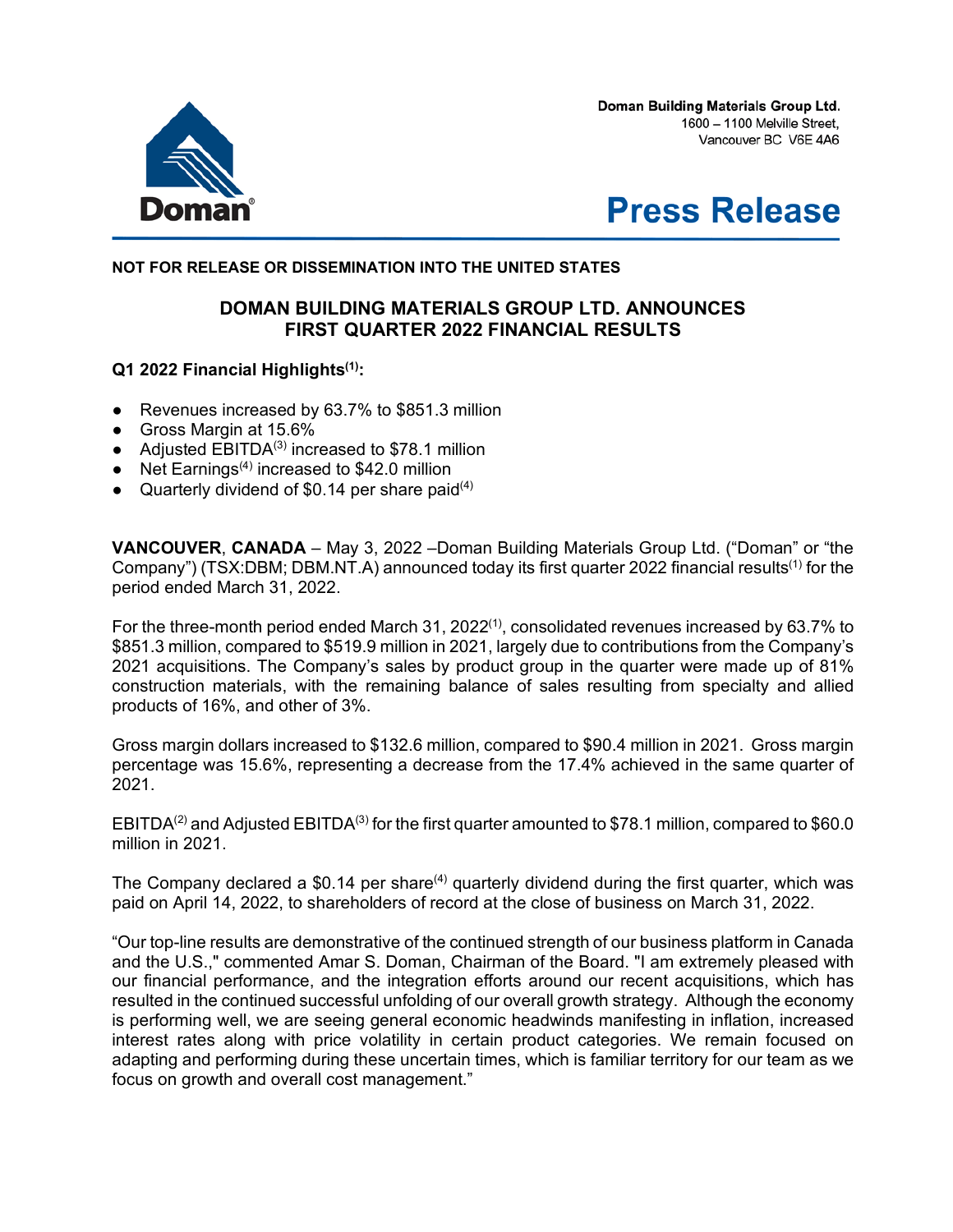Reconciliation of Net Earnings to Earnings before Interest, Tax, Depreciation and Amortization (EBITDA) and Adjusted EBITDA:

|                                   | Three months ended March 31, |        |
|-----------------------------------|------------------------------|--------|
|                                   | 2022                         | 2021   |
| (in thousands of dollars)         | S                            |        |
| Net earnings                      | 42,028                       | 34,157 |
| Provision for income taxes        | 11.462                       | 11.951 |
| Finance costs                     | 8.391                        | 3,579  |
| Depreciation and amortization     | 16,218                       | 10,335 |
| <b>EBITDA and Adjusted EBITDA</b> | 78,099                       | 60,022 |

## **About Doman Building Materials Group Ltd.**

Doman is headquartered in Vancouver, British Columbia and trades on the Toronto Stock Exchange under the symbol DBM and is a leading North American distributor of building materials and is Canada's only fully integrated national distributor in the building materials and related products sector. Doman operates several distinct divisions: CanWel Building Materials with multiple treating plant, planing facilities and distribution centres coast-to-coast in all major cities and strategic locations across Canada; founded in 1959, Hixson Lumber Company in the central United States, with 19 treating plants, two specialty planing mills and five specialty sawmills located in eight states, headquartered in Dallas, Texas, distributing, producing and treating lumber, fencing and building materials; California Cascade in the western United States near Portland, Oregon, San Francisco and Los Angeles, California with treating facilities and distribution of building materials, lumber and renovation products; founded in 1935, the Honsador Building Products Group in 14 locations in the State of Hawaii, with treating facilities, truss plants and distribution of a wide range of building materials, lumber, renovation and electrical products. In addition, through its CanWel Fibre division, the Company operates a vertically integrated forest products company based in Western Canada, operating from British Columbia to Saskatchewan, also servicing the US Pacific Northwest. CanWel Fibre owns approximately 117,000 acres of private timberlands, strategic licenses and tenures, log harvesting and trucking operations, several post and pole peeling facilities and two pressure-treated specialty wood production plants and a specialty sawmill. Please see our filings on SEDAR under Doman Building Materials Group Ltd. (formerly, CanWel Building Materials Group Ltd.) for additional information.

### **For further information regarding Doman please contact:**

Ali Mahdavi Investor Relations 416-962-3300 ali.mahdavi@domanbm.com